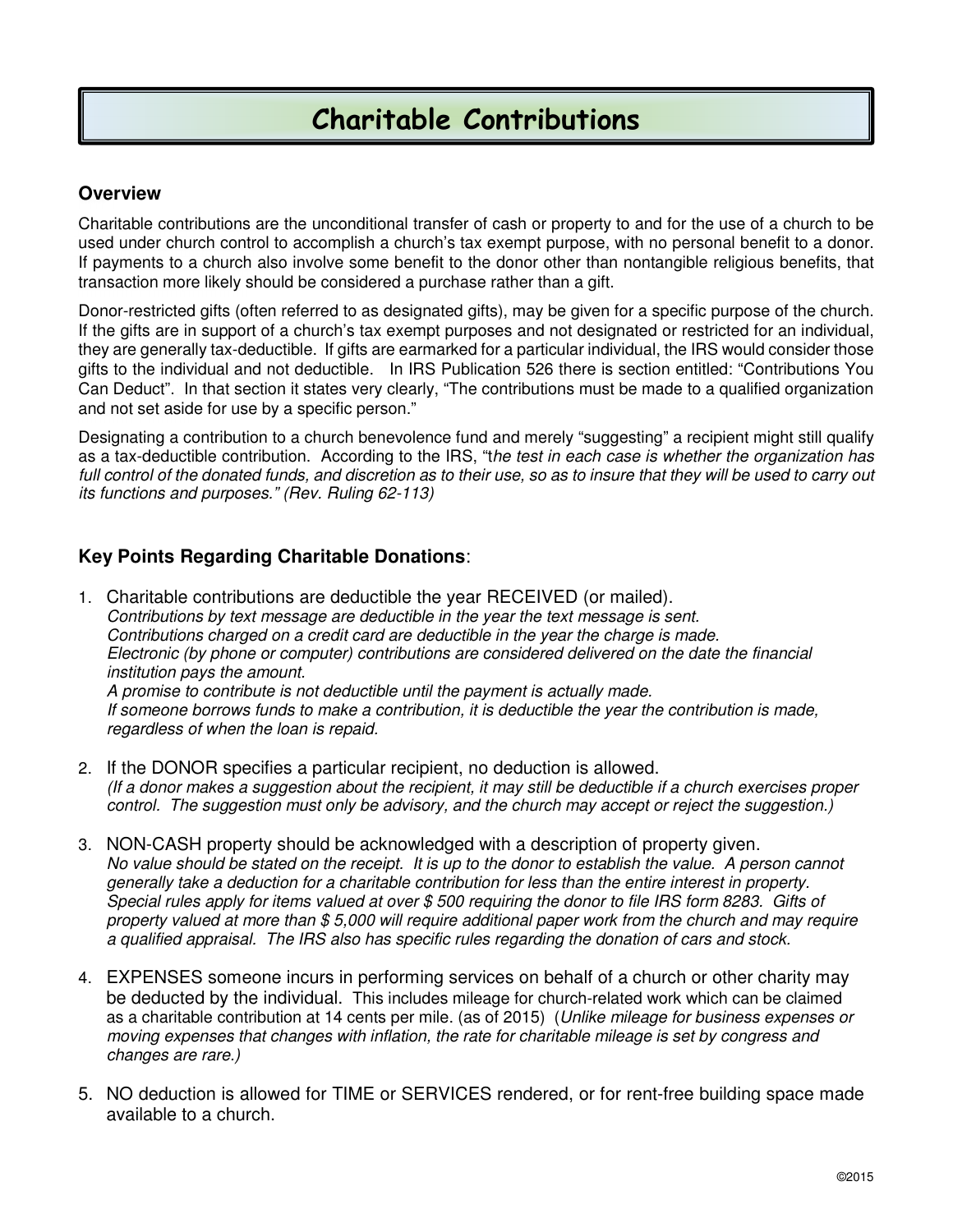- 6. A church is NOT REQUIRED to provide written substantiation of contributions. However, for CASH contributions to be deductible, a donor must now have cancelled check, bank record, or written communication from the charity with the amount and date of the contribution. Generally, cancelled checks are adequate for smaller donations, however in audits the IRS has been known to require more proof. For larger contributions, special rules apply. (See # 7)
- 7. Individual contributions of \$ 250 or more are deductible only if the donor receives a WRITTEN acknowledgement from the church or charity that satisfies the following requirements:
	- a. Receipt must be in writing and identify donor by name. (Social Security number is not required.)
	- b. Each contribution of \$ 250.00 or more should be itemized separately.
	- c. If no goods or services were given in exchange, the receipt must include a statement to that effect, stating that the donor received only "intangible religious benefit". Sample: "Any value received in exchange for this contribution is purely intangible religious benefit."
	- d. If goods or services were provided by the church in exchange for the contribution, the receipt must include an estimate of their value. "Token" goods or services are exempt. (Generally, up to the lessor of 2% of the amount contributed or \$ 10.20.) Only the amount in excess of the value of the goods or services provided is to be included as a charitable contribution.
	- e. The written acknowledgment must be received by the donor on or before the earlier of:
		- -- the date the donor files a tax return claiming a deduction for the contributions -- due date (including extensions) for filing the return (normally April 15)
	- **f.** These rules do not apply to regular weekly cash contributions of less than \$ 250.00 even though the yearly total may be substantial. (However, if goods or services were provided and the contribution is \$ 75 or more, the same rules apply as those for donations of \$ 250.00 or more.)

#### **Other Selected Charitable Contribution Issues**

The following topics are addressed specifically due to the large volume of questions that occur regarding these issues.

#### **Love Offerings**

Love offerings are frequently used in a church to financially support people called to minister as evangelists, musicians, other guest speakers, etc. These are often incorrectly considered non-taxable gifts. Even though they may be referred to as a "love offering", if the payment is made through the church because of services rendered, they are to be reported as taxable compensation. For a church employee they would be included on their W-2 form. If for a non-employee (like an evangelist), a 1099 should be issued and is required if the payments during the year for work by a non-employee total more than \$ 600.

Sometimes a special occasion love offering is collected by a church for an employee. If these gifts do not flow through the church accounts, the contributions are not tax deductible and the gifts are generally non-taxable to the employee. If these gifts are acknowledged as a tax-deductible contribution to a previously church approved love offering for the employee, they are to be reported as taxable compensation to the employee.

There will be frequent questions in this area. Churches should keep two basic principles in mind. First, if the contributions toward a gift is tax deductible to the donor, then it should be reported as taxable compensation when given to an employee. If it is given as a non-deductible gift not going through the church accounts, then it may generally be given tax free. The second guiding principle is that a tax-deductible contribution may not specify an individual person as the recipient. The church must be in control of that determination. Combining these two principles will answer most questions about love offerings.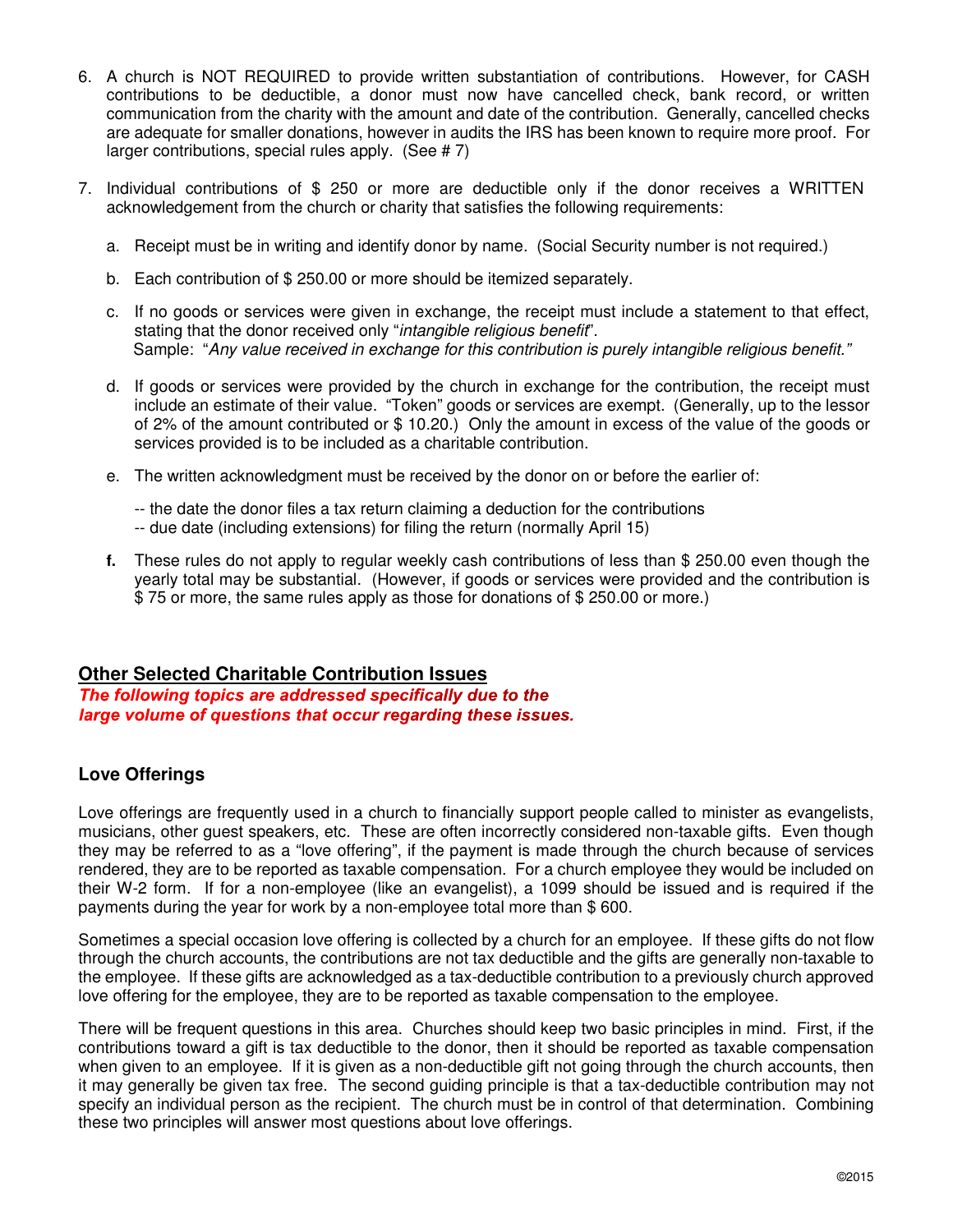### **Designated & Restricted Gifts**

This is one area of church finance that generates numerous questions. This is partially due to the differing meanings of the terms. Churches often use the term "designated" for all funds outside of the general budget. Most of the time the church understands the use of the term and there are no problems. But when there are sticky questions that require guidance from financial professionals it becomes more difficult. Some financial professionals would say there is no such thing as "designated" - they must be restricted or unrestricted. With churches, accountants and lawyers not having a universal application of the terminology used it makes addressing these questions a challenge.

One church accounting source uses three categories:

- 1. **Unrestricted** referring to the general budget
- 2. **Temporary Restricted** referring to funds for a specific purpose or time period.
- 3. **Permanently Restricted** - referring to funds given for a designated purpose that will never expire.

Another source describes designated and restricted like this:

- 1. **Designated funds** are monies set aside from the general fund for a specific purpose. For example, the church could decide to set aside a percentage of the general fund for property improvements, these funds become designated funds.
- **2. Restricted funds** are monies given, collected or donated for a specific purpose. A big difference between designated funds and restricted funds is that a church can transfer designated funds back into a general fund. Restricted funds must be used for the purpose in which they were given or raised.

Finally, another source describes designated and restricted this way:

- **1. Restricted Funds** are charitable contributions to churches whose use is restricted by donors. The church has no discretion in management and disbursement of such funds. Examples funds would be offerings for North American Missions, International Missions, State or Associational Missions.
- **2. Designated Funds** are charitable contributions with the stipulation (designation and/or action of setting aside) that they be used for a specified purpose (i.e., an approved project, program and/or ministry of the church). Examples would be any fund that is established by the church in an official business meeting. Donors could then make contributions to a church for one of the pre-approved designated funds.

It is very important to note that restricted/designated contributions are held by the church "in trust" for the specific purpose outlined by the donor. **The church should approve all such funds**.

#### **Should "Designated/Restricted" Funds Be Returned if the Purpose No Longer Exists?**

A frequent question about designated or restricted funds is how to handle funds when the purpose for which they were designated no longer exists. An example would be a fund for a new church building to which church members have contributed. What happens if the church decides they are not going to build a new building? This question is complicated by two seemingly conflicting principles: First, the funds are held in trust for the specific purpose and using those funds for anything else would seem to be violating that trust. Second, to be a qualified tax deductible contribution the donor must give up control of those funds to the church's control.

Tax professionals address this issue in different ways but many agree that when the purpose for the designated money no longer exists, the contributions are revocable at the option of the donor. Churches should provide donors with this option to avoid violating their responsibility to use "trust funds" only for the specified purposes. If a donor wants the funds returned, they should be made aware of the probable need to file amended tax returns if they claimed those deductions as tax-deductible in previous years. They can also be given the option to re-designate the funds to some other church approved fund or to the general budget. For various reasons, the church may not be able to identify and locate all donors who contributed to a specific fund. For those donations, the church should have an official business meeting to decide how those funds should be handled. This procedure is only appropriate for that portion of any fund that cannot be identified to a specific donor.